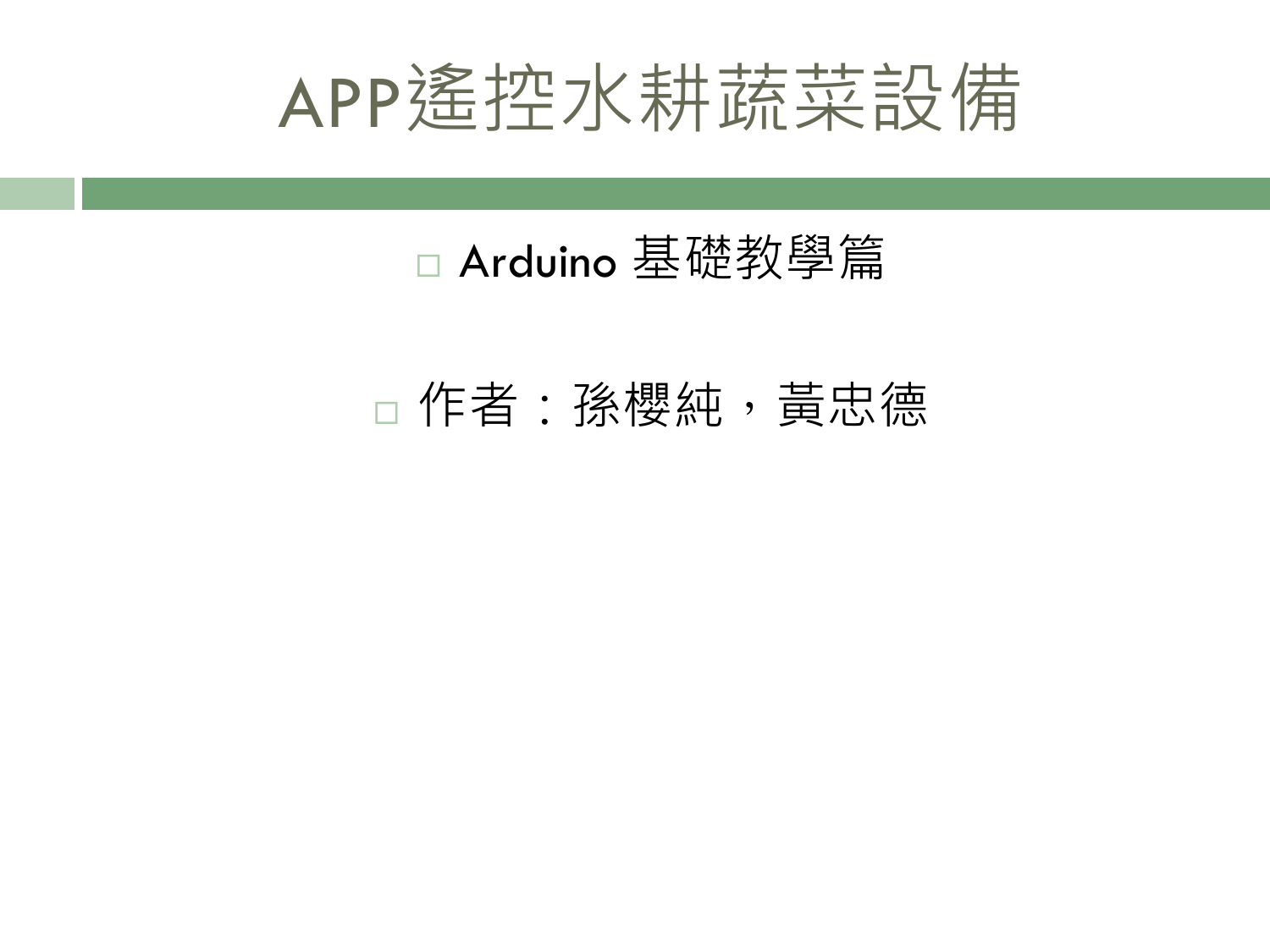### ARDUINO 基礎教學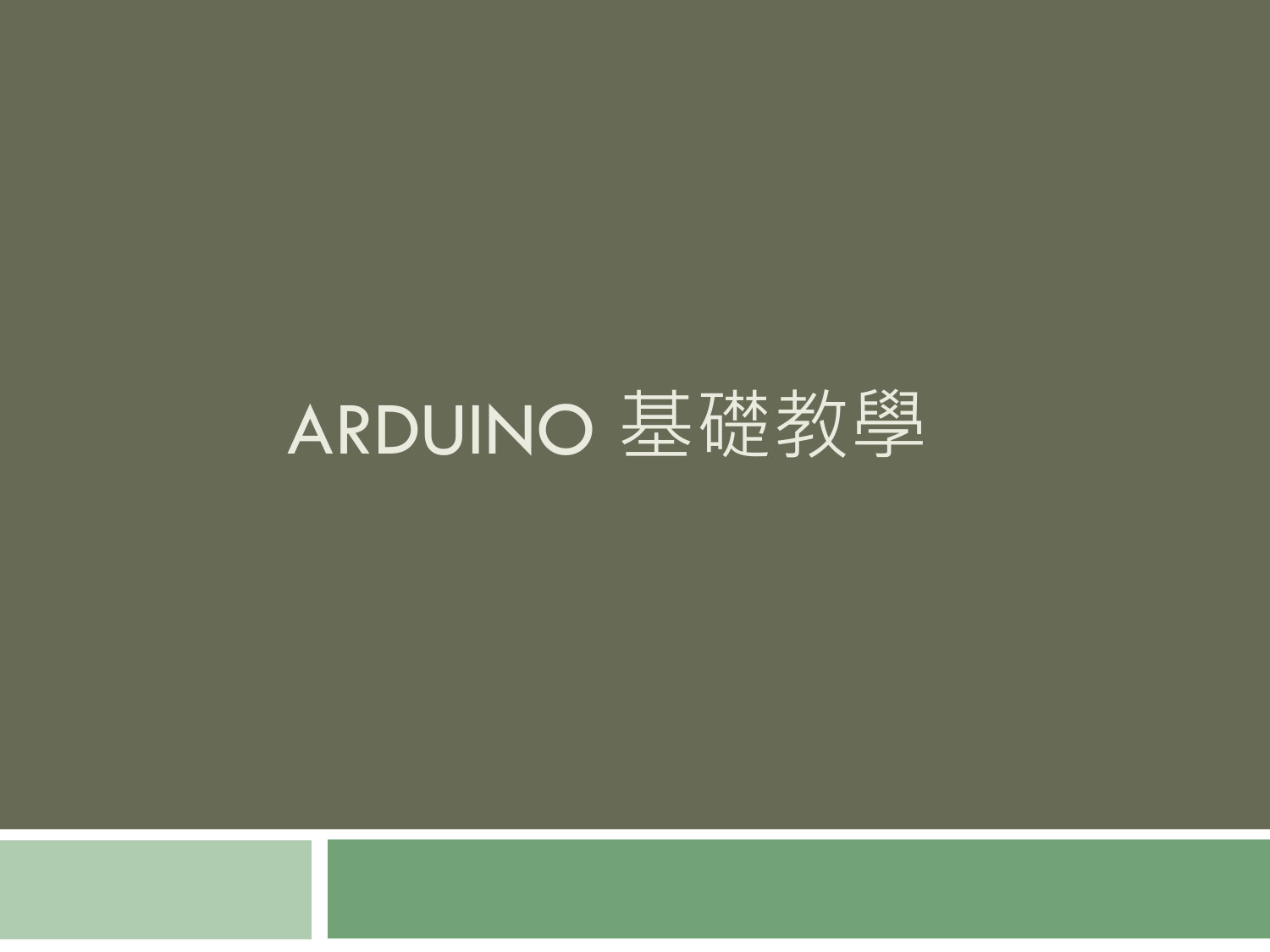

#### Arduino介紹

### □ RTC (Real-Time Clock)晶片介紹-DS1307 □ DS1307應用-控制燈亮滅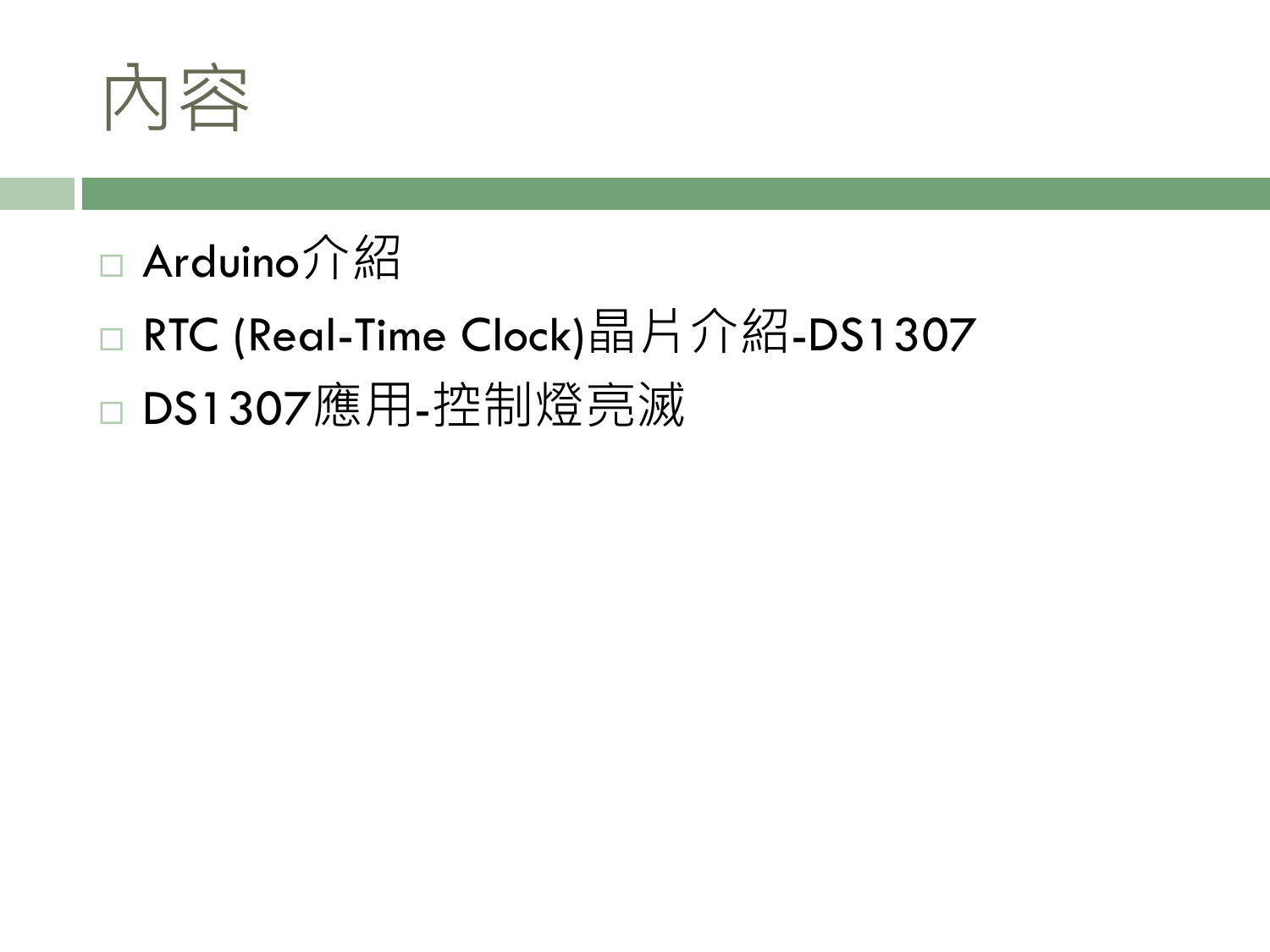

#### □ Open Source 硬體

- □ (Arduino I/O board) 軟體(Arduino IDE) □ 能快速製作電子電路原型 (electronics rototyping)
- 有彈性、易使用
- □ 藉由感應器(sensor)能感知周 遭環境變化 (如: 紅外線感應 器)
- □ 能控制周遭裝置 (如:燈)
- □ Arduino電路可獨自運作
- □ Arduino電路也可以搭配電腦 運作, 跟電腦溝通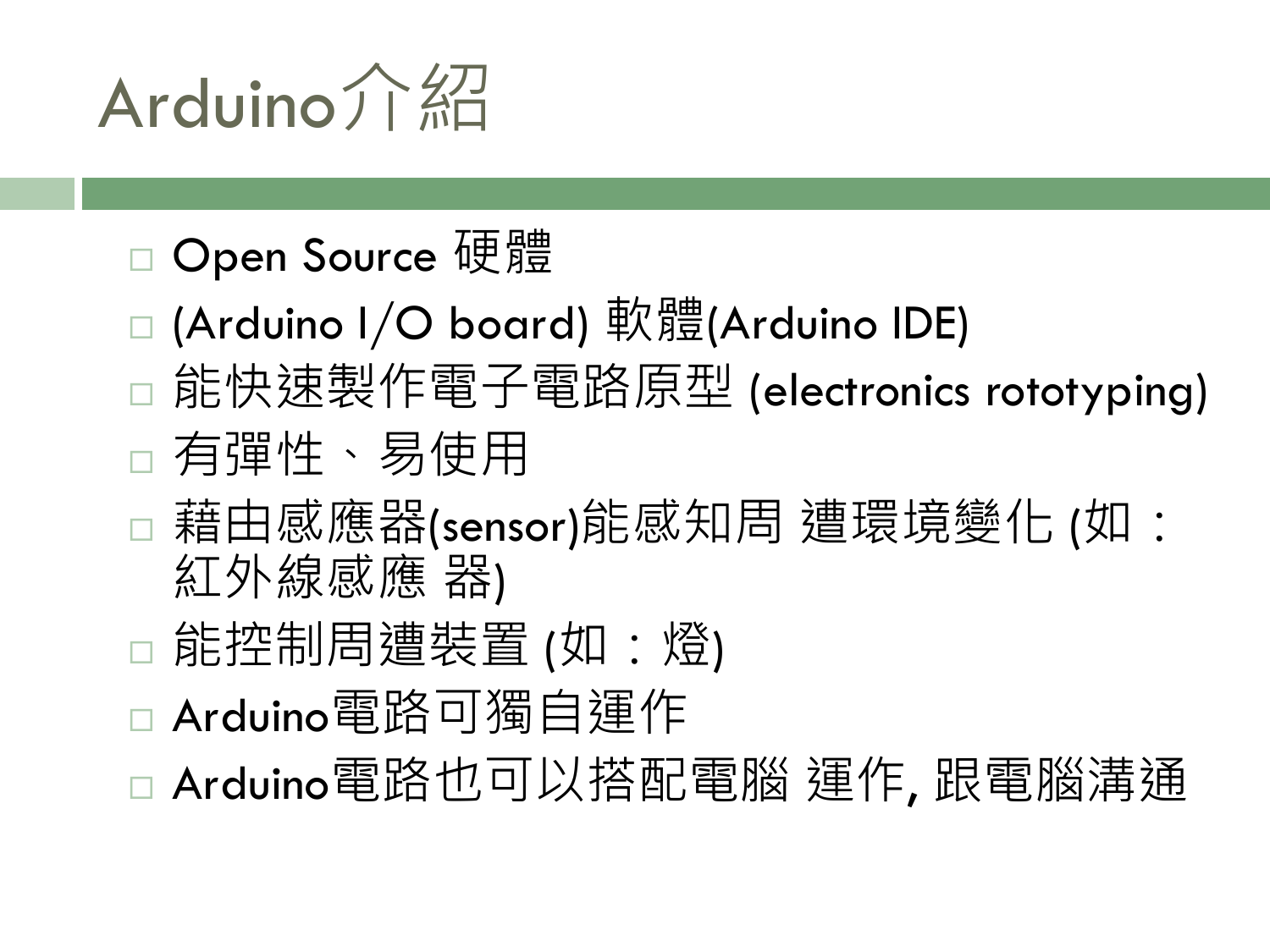

#### □ Arduino 接腳認識

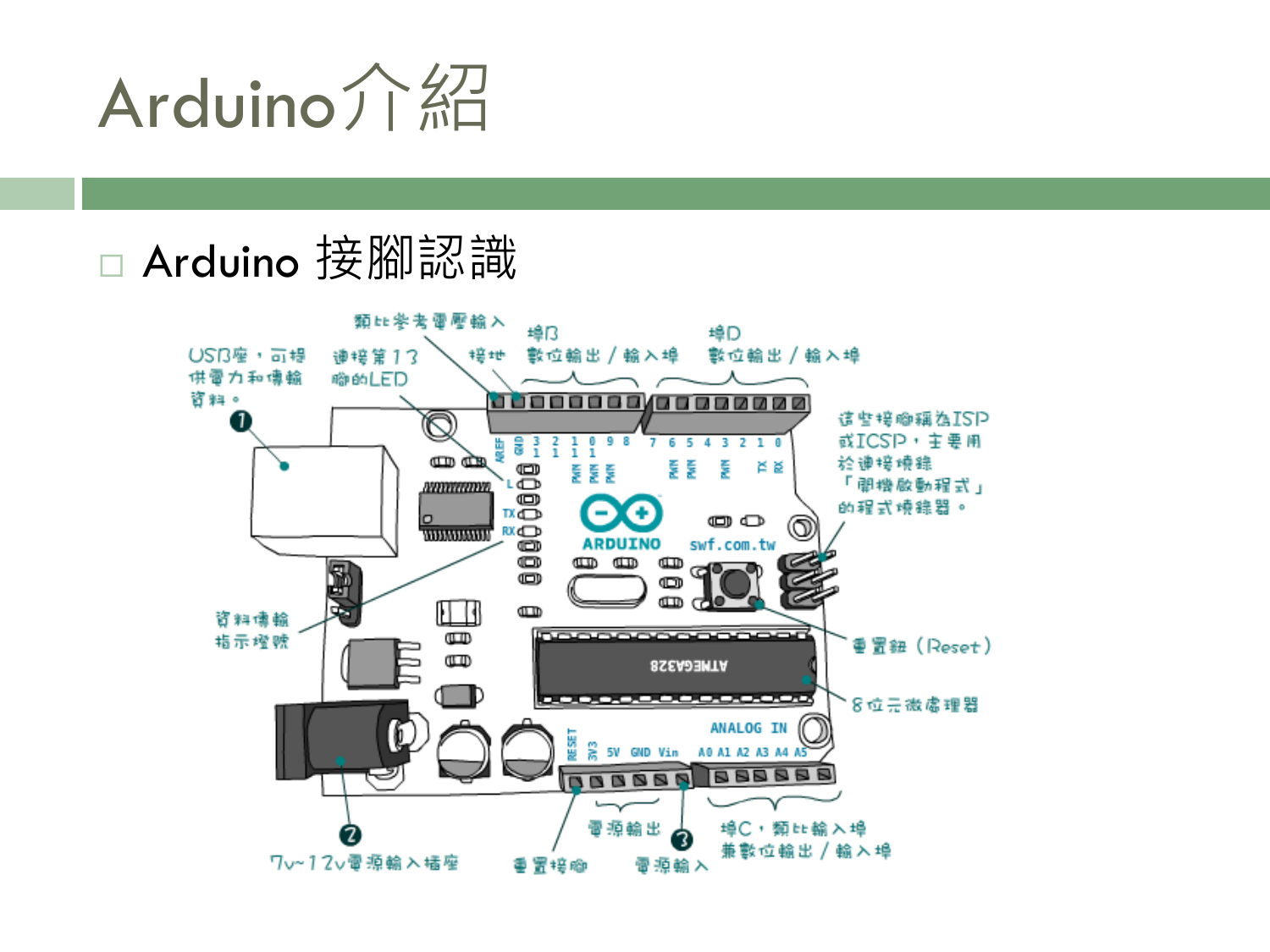### RTC (Real-Time Clock)晶片介紹-DS1307

- DS1307是一個低功率消耗,全二進制編碼的十 進制(BCD)時鐘IC,以I<sup>2</sup>C通訊協定為控制方法, 其寫入、讀取之控制方法如下:
	- ■寫入流程



| S - Start<br>A - Acknowledge (ACK)<br>P - Stop | Master to slave |                                               |
|------------------------------------------------|-----------------|-----------------------------------------------|
|                                                | Slave to master | DATA TRANSFERRED<br>(X+1 BYTES + ACKNOWLEDGE) |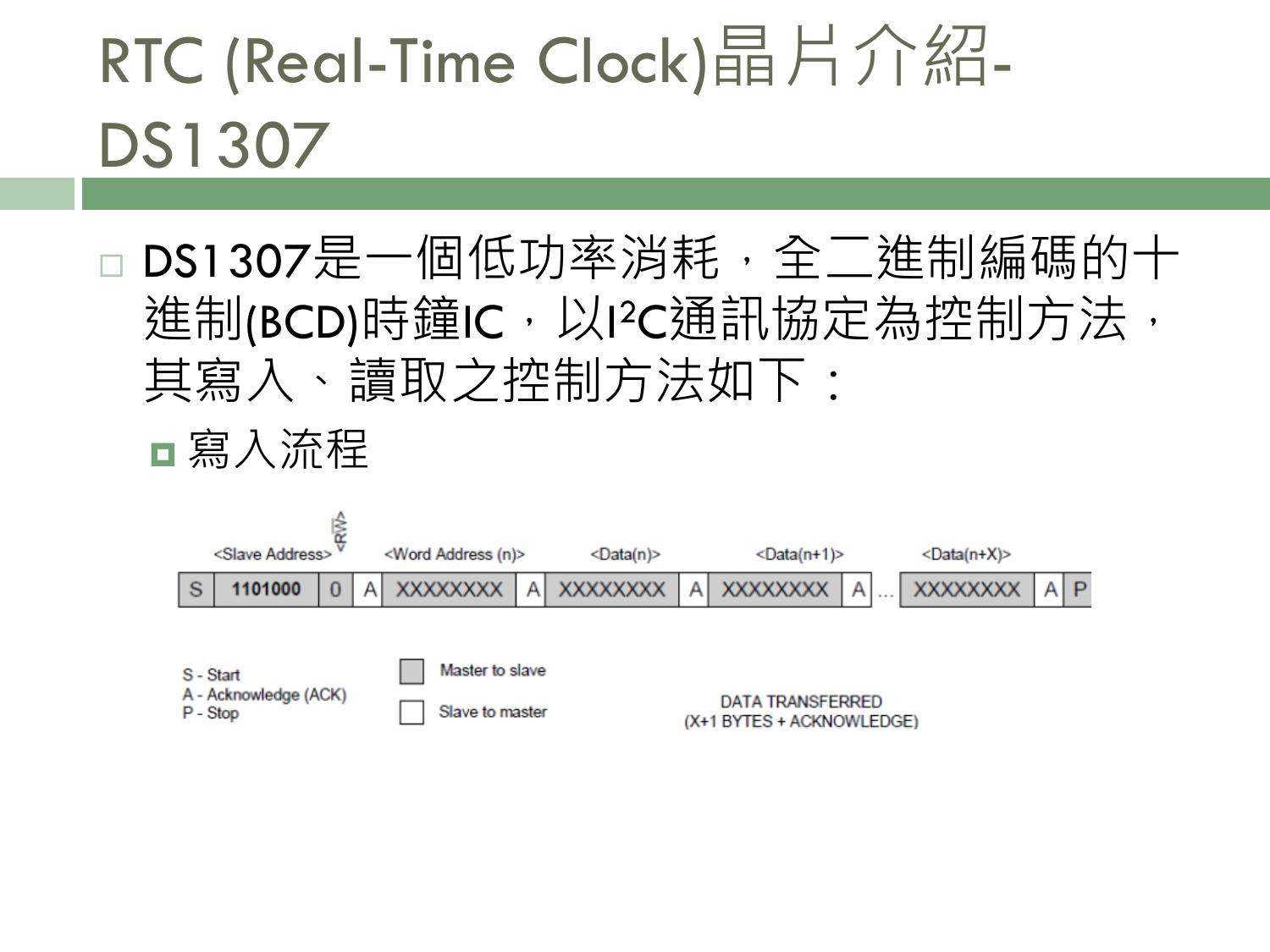### RTC (Real-Time Clock)晶片介紹-DS1307

| 讀取流程                                                                                                             |                                          |                                          |                                                       |                                                                                                                            |
|------------------------------------------------------------------------------------------------------------------|------------------------------------------|------------------------------------------|-------------------------------------------------------|----------------------------------------------------------------------------------------------------------------------------|
| <slave address=""></slave>                                                                                       | ∣≽ิ<br><word (n)="" address=""></word>   | <slave address=""></slave>               | <rw></rw>                                             |                                                                                                                            |
| S<br>1101000                                                                                                     | <b>XXXXXXXX</b><br>$\bf{0}$<br>A         | <b>Sr</b><br>1101000<br>A                | A                                                     |                                                                                                                            |
| $\le$ Data(n)><br><b>XXXXXXXX</b>                                                                                | $\le$ Data(n+1)><br><b>XXXXXXXX</b><br>A | $\le$ Data(n+2)><br><b>XXXXXXXX</b><br>A | $\le$ Data(n+X)><br><b>XXXXXXXX</b><br>$\overline{A}$ | $\overline{A}$<br>P                                                                                                        |
| S - Start<br>Sr - Repeated Start<br>A - Acknowledge (ACK)<br>P - Stop<br>$\overline{A}$ - Not Acknowledge (NACK) |                                          | Master to slave<br>Slave to master       |                                                       | <b>DATA TRANSFERRED</b><br>(X+1 BYTES + ACKNOWLEDGE); NOTE: LAST DATA BYTE IS<br>FOLLOWED BY A NOT ACKNOWLEDGE (A) SIGNAL) |
| <b>DS1307</b>                                                                                                    | 啚                                        |                                          |                                                       |                                                                                                                            |

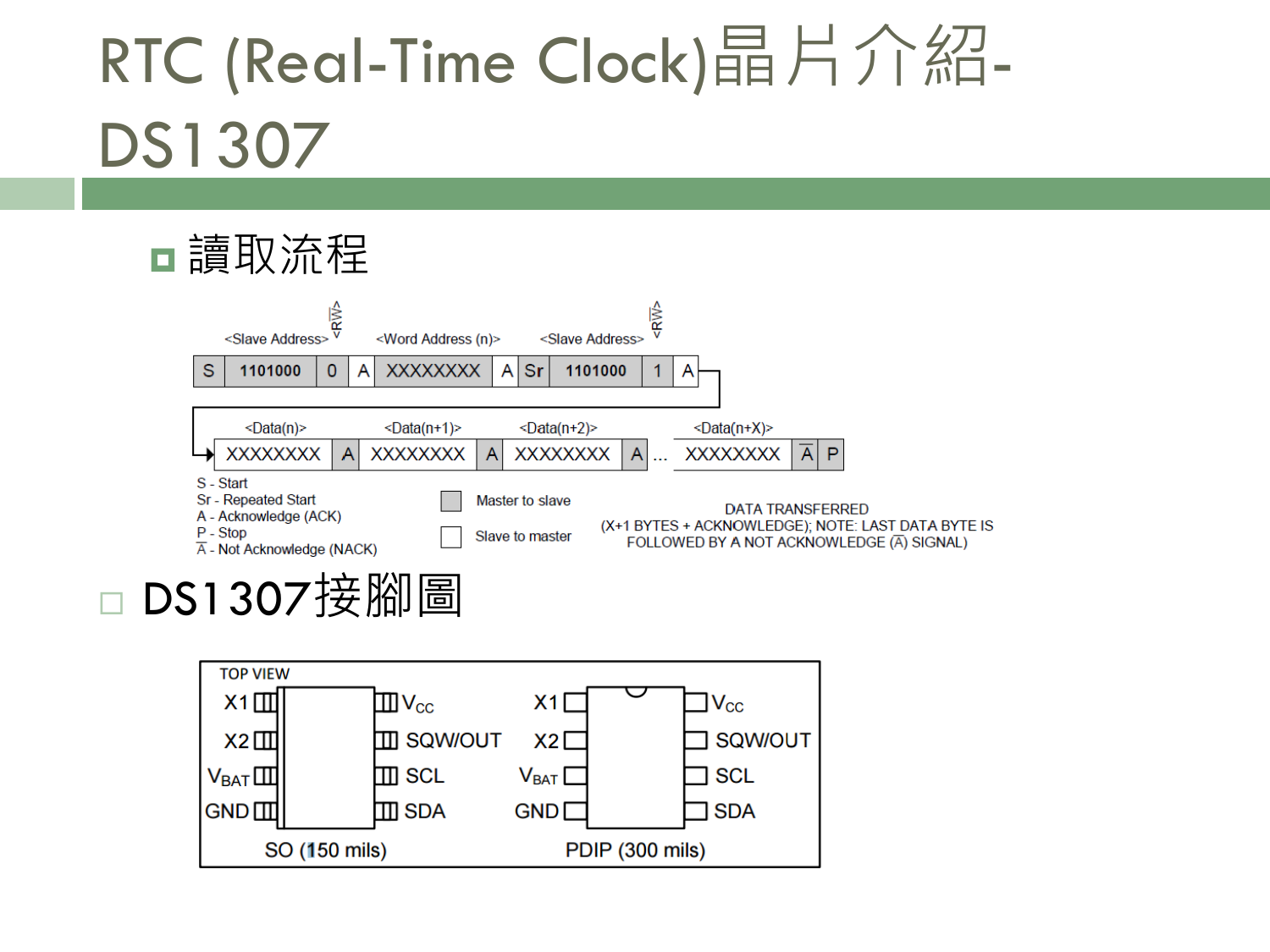### RTC (Real-Time Clock)晶片介紹-DS1307

電路圖

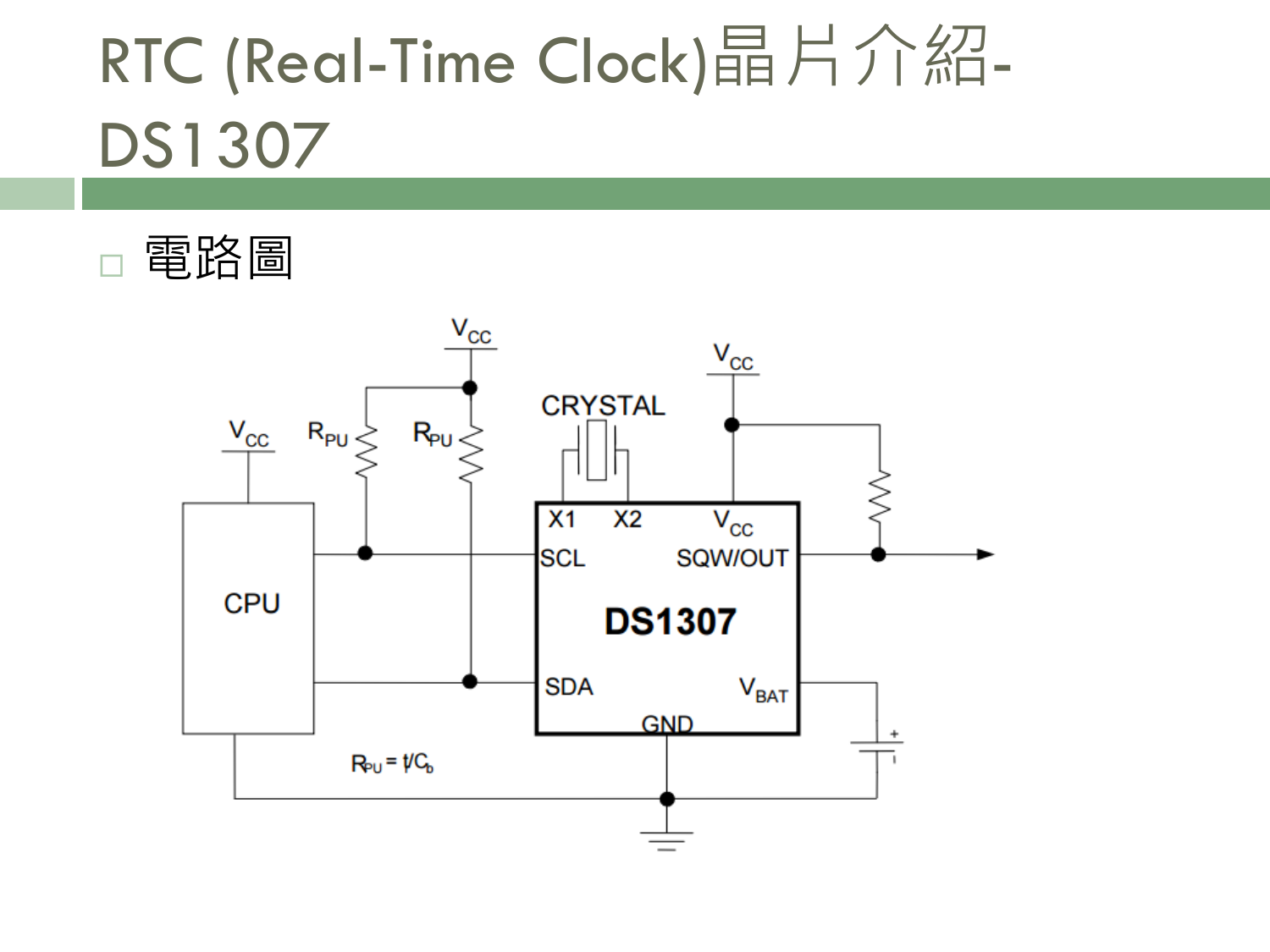製作一仿日照時間之控制電路

使用材料

- Arduino UNO R3主控板
- **□ RTC晶片,型號DS1307**
- **□** 鋰電池CR1220,3V
- ■鋰電池座
- ■電阻2.2K Ω,2個
- ■陶瓷電容0.1uF (104)
- ■石英晶體32.768 KHz, 12.5 pF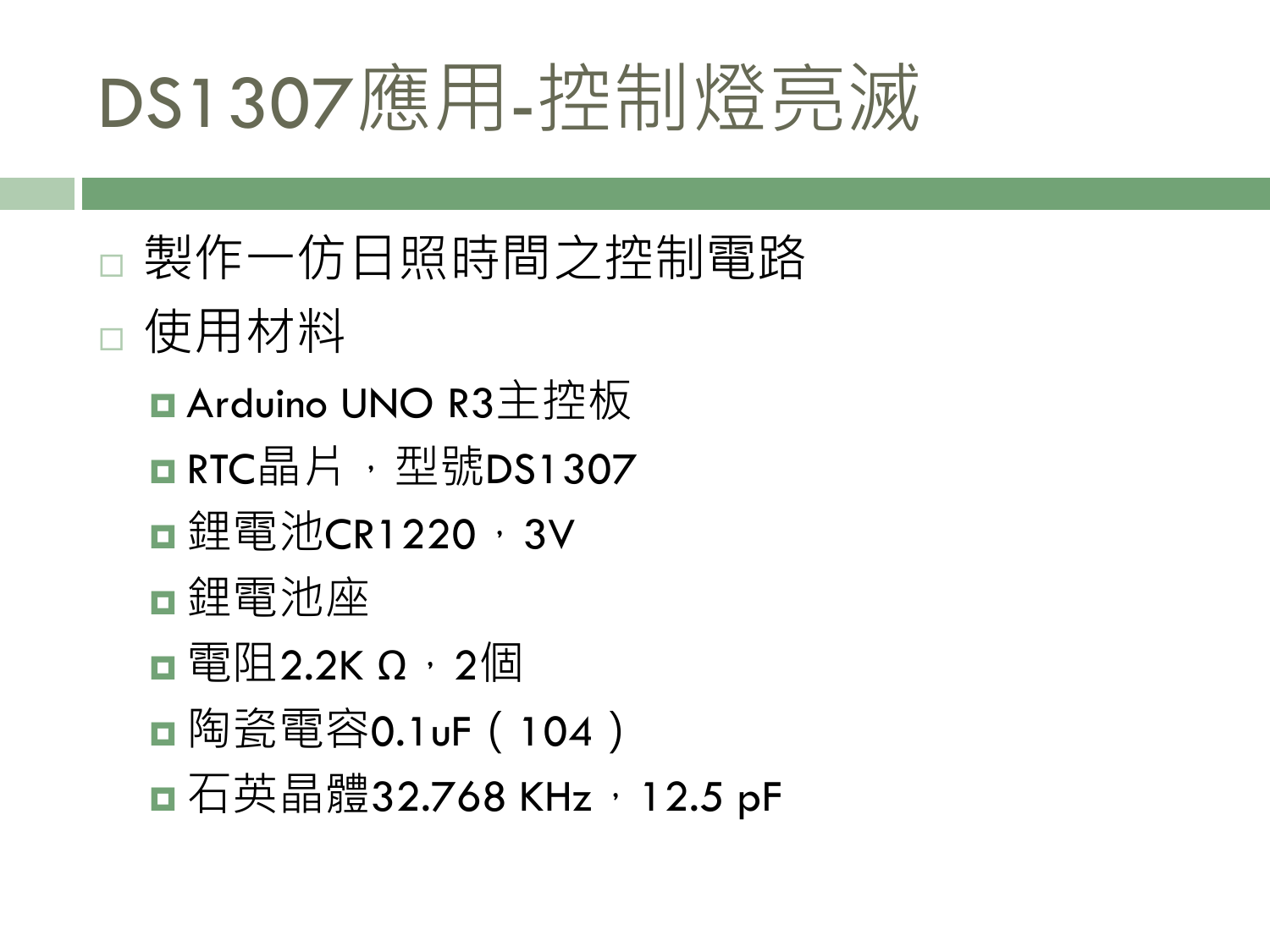#### 電路說明

- □ DS1307 IC的Vcc接5V,另接陶瓷 電容0.1uF再接地。
- DS1307 IC 的 SCL , 接到 Arduino Uno的類比腳位5,另接上電阻 2.2K 接到5V。
- DS1307 IC的 SDA ,接到 Arduino Uno的類比腳位4,另接上電阻 2.2K 接5V。
- **□ DS1307 IC的X1與X2**,接石英晶體 32.768 KHz的兩支腳, 不分極性。
- DS1307 IC的Vbat與GND,接到鋰 電池CR1220的正極與負極

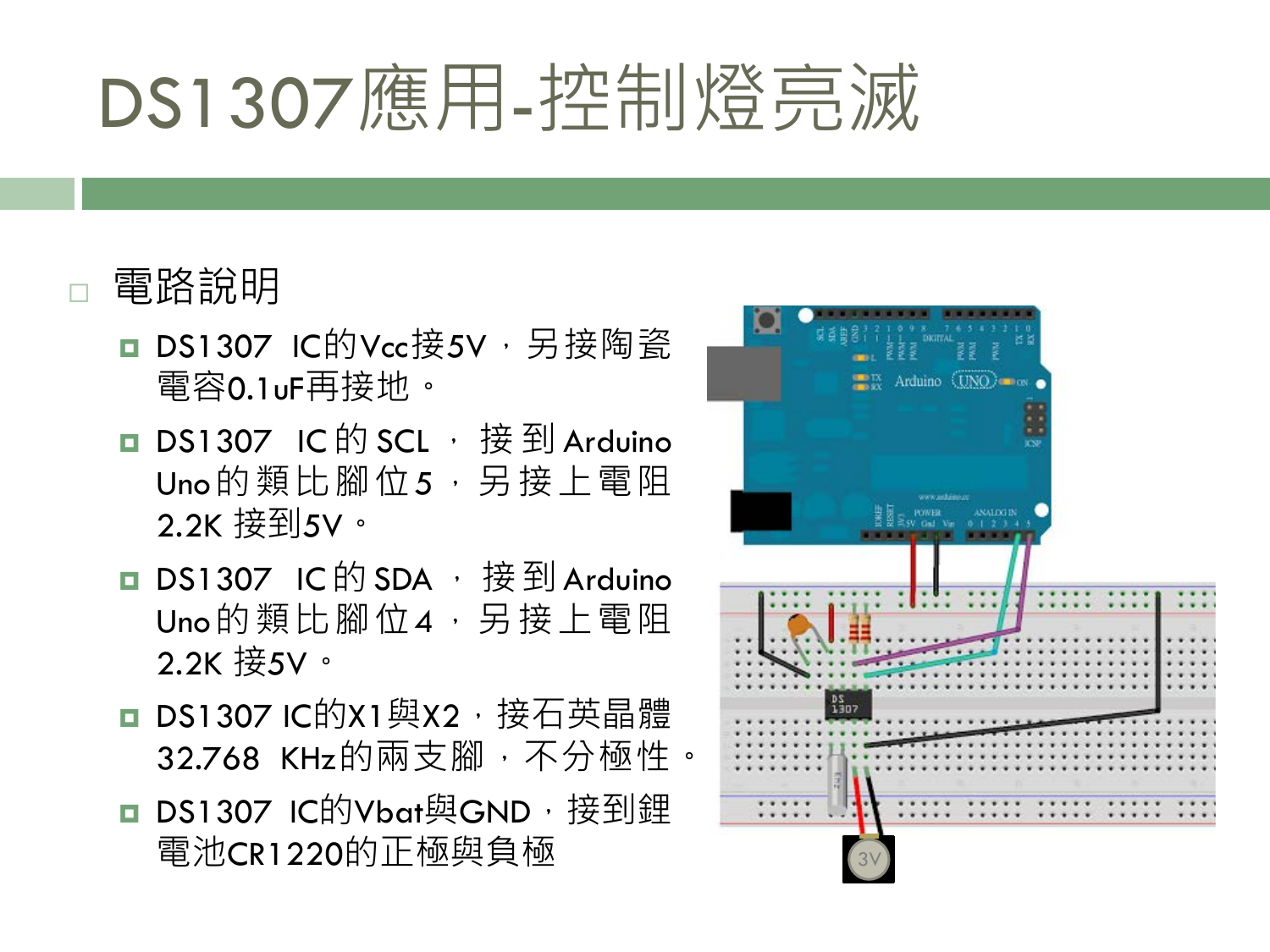}

```
 程式碼
#include <Wire.h>
#include <Time.h> 
#include <DS1307RTC.h>
#define relay 12
void setup() {
  Serial.begin(9600);
 setSyncProvider(RTC.get); \frac{1}{2} the function to get the time from the RTC
 if(timeStatus() != timeSet)
    Serial.println("Unable to sync with the RTC");
  else
    Serial.println("RTC has set the system time");
```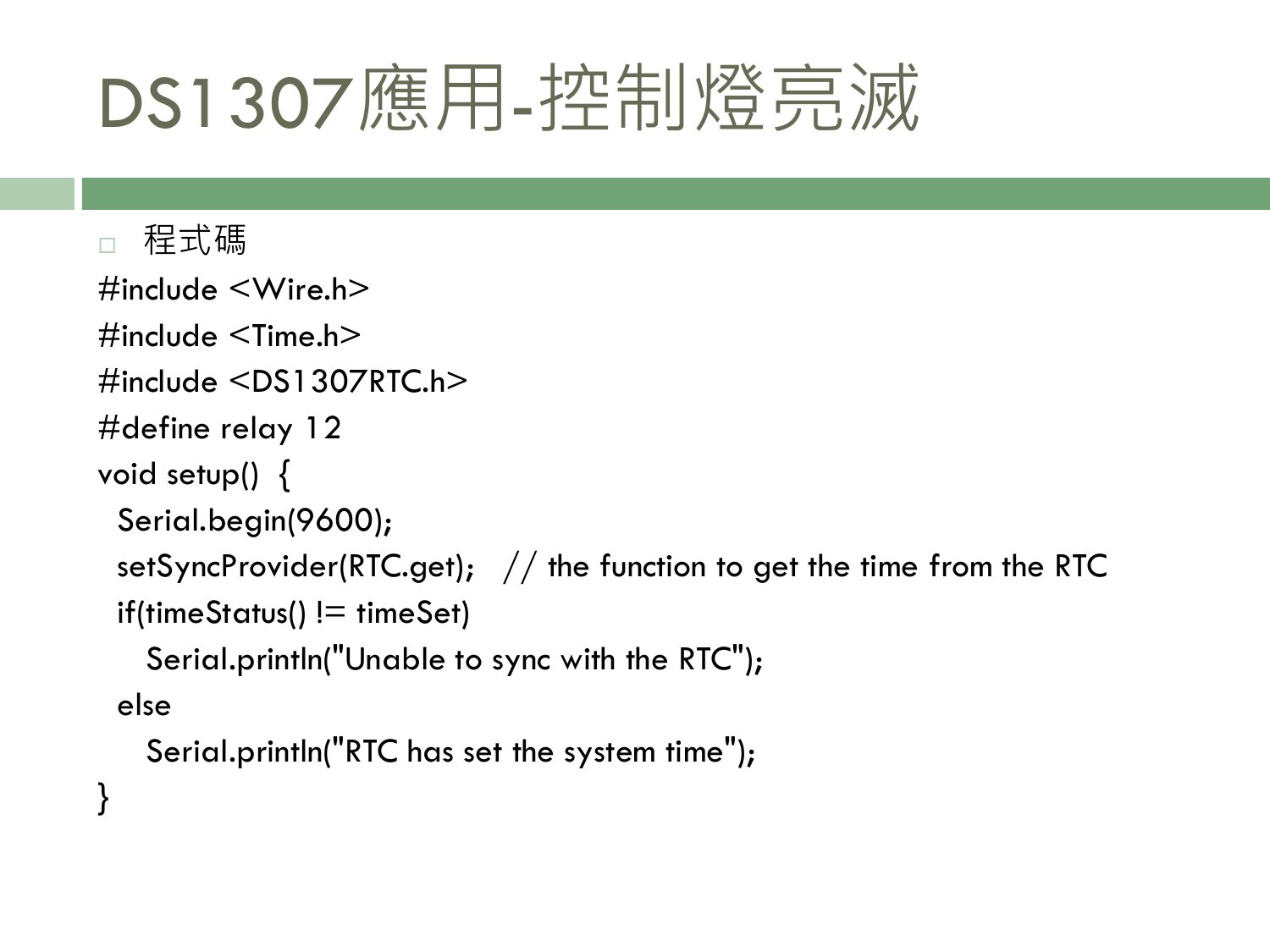```
 程式碼
void loop()
{ 
  if (hour()>=6 & hour()<18)
  {
    if(minute()>20 & minute()\le=30)
\{ digitalWrite(relay,LOW); 
         Serial.print("off");
      }
                                          else{
                                              digitalWrite(relay,HIGH);
                                               Serial.print("on");
                                        } 
                                        }
                                       else {
                                            digitalWrite(relay,LOW);//OFF
                                            Serial.print("off");
                                        }
                                         delay(1000);
                                        }
```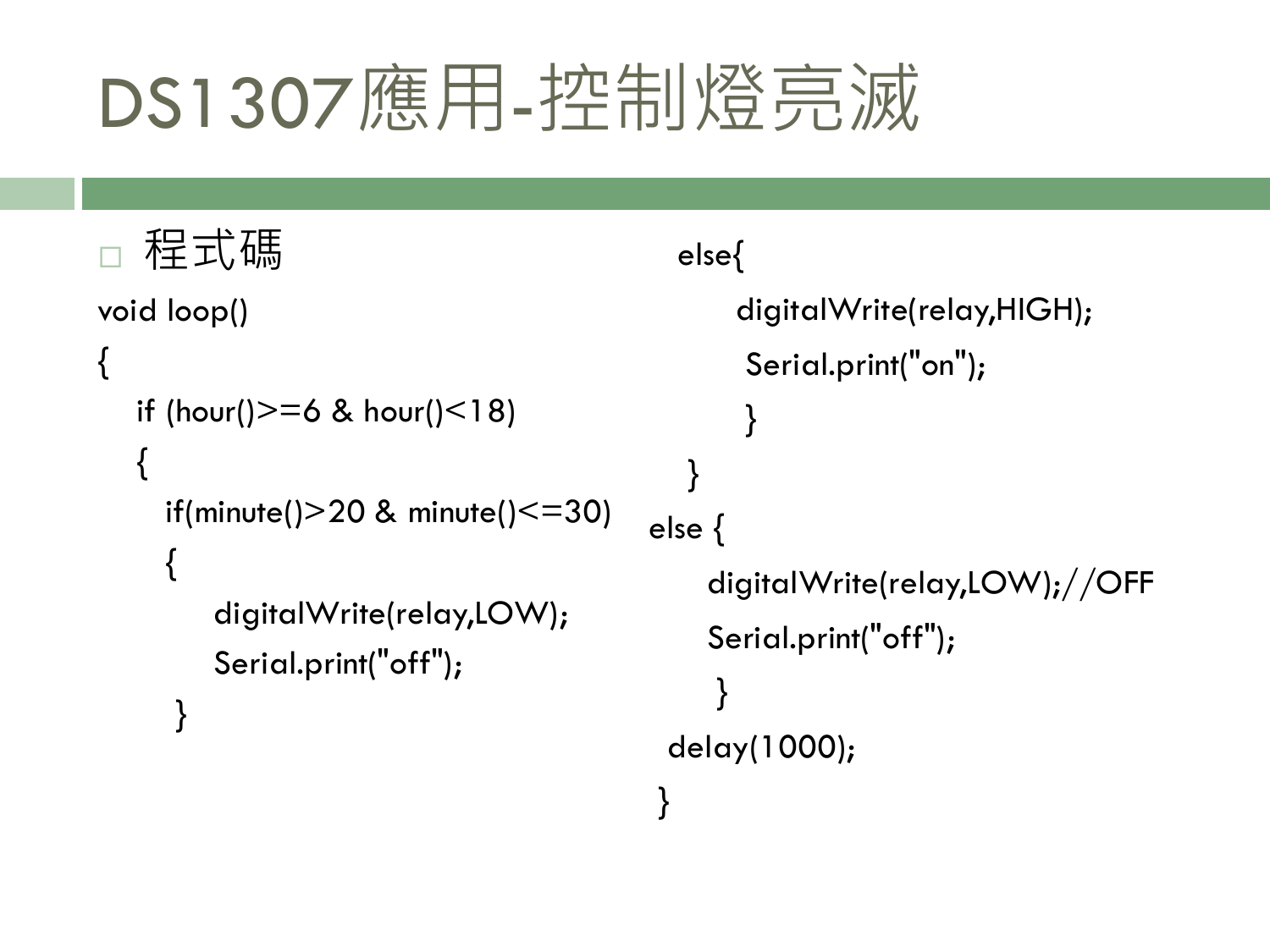```
 程式碼
void serialEvent()
{
 int t = Serial.read();
 int v = 0;
  int temp;
 while((temp = Serial.read()) != -1}{
  v = v * 10 + (temp - '0');}
```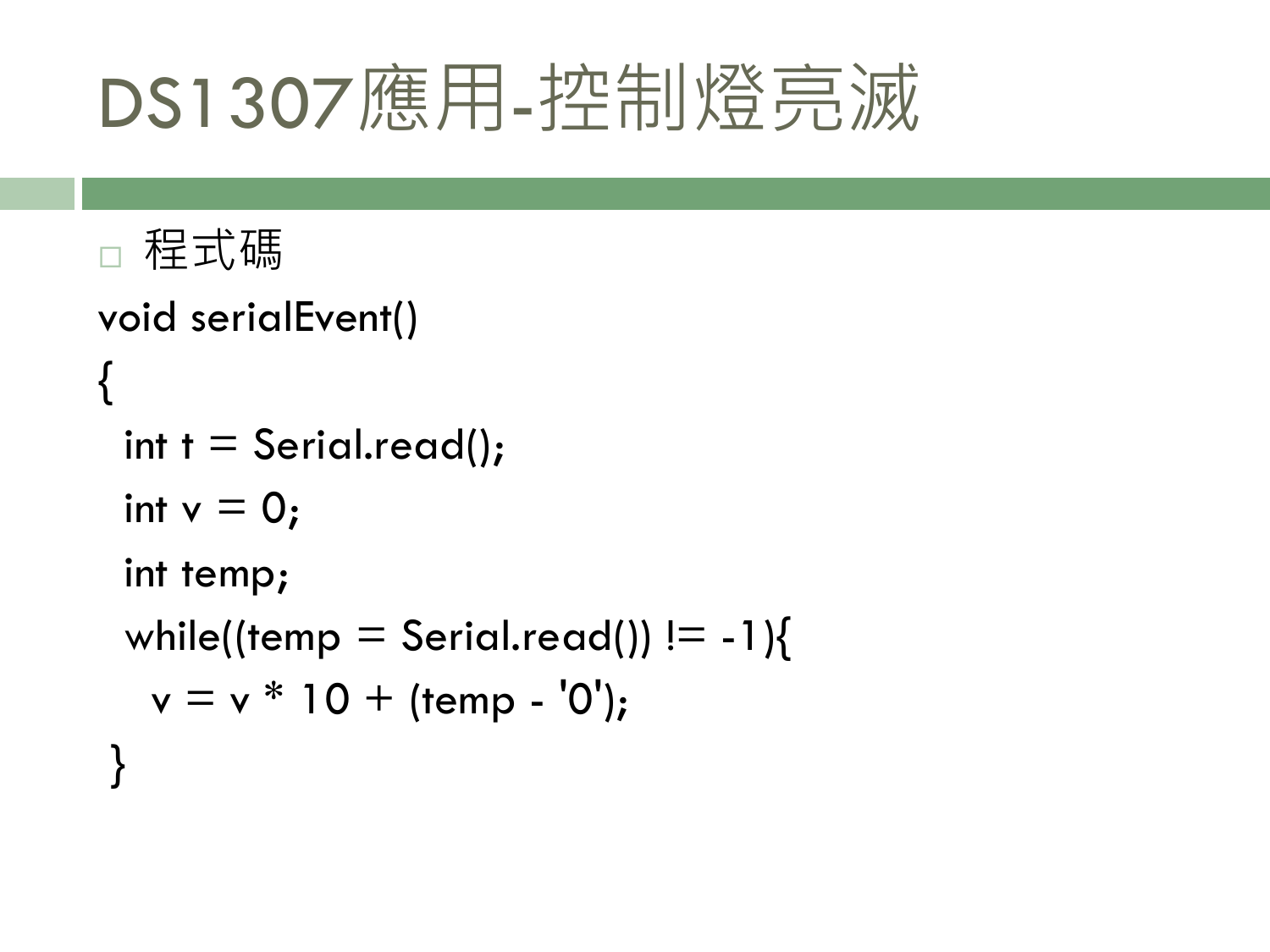$ID \rightarrow TF$ 

| <b>↑壬</b> エ、대局                                              |           |           |
|-------------------------------------------------------------|-----------|-----------|
| int $y = year$ );                                           | case 'M': | $h = v_i$ |
| int $M = \text{month}()$ ;                                  | $M = v;$  | break;    |
| int $d = day()$ ;                                           | break;    | case 'm': |
| int $h = hour$ );                                           | case 'd': | $m = v;$  |
| int $m =$ minute();<br>int $s = second()$ ;<br>switch $(t)$ | $d = v;$  | break;    |
|                                                             | break;    | case 's': |
| case 'y':                                                   | case 'h': | $s = v_i$ |
| $y = v_i$                                                   |           | break;    |
| break;                                                      |           |           |
|                                                             |           |           |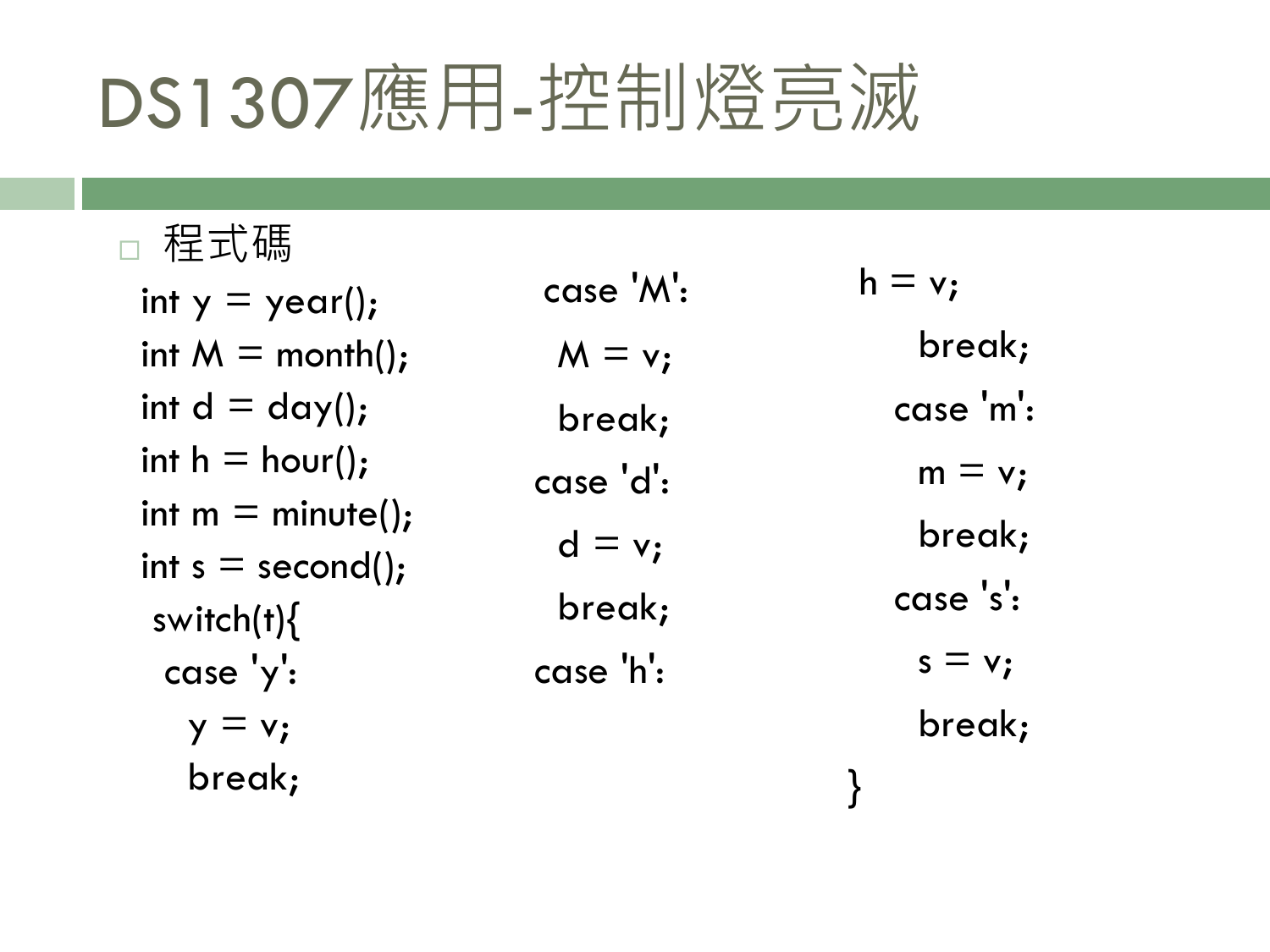#### 程式碼

}

```
 tmElements_t tm;
tm.Year = y - 1970;tm.Month = M;tm.Day = d;tm.Hour = h;tm.Minute = m;tm.Second = s; setTime(makeTime(tm));
 RTC.set(makeTime(tm));
```